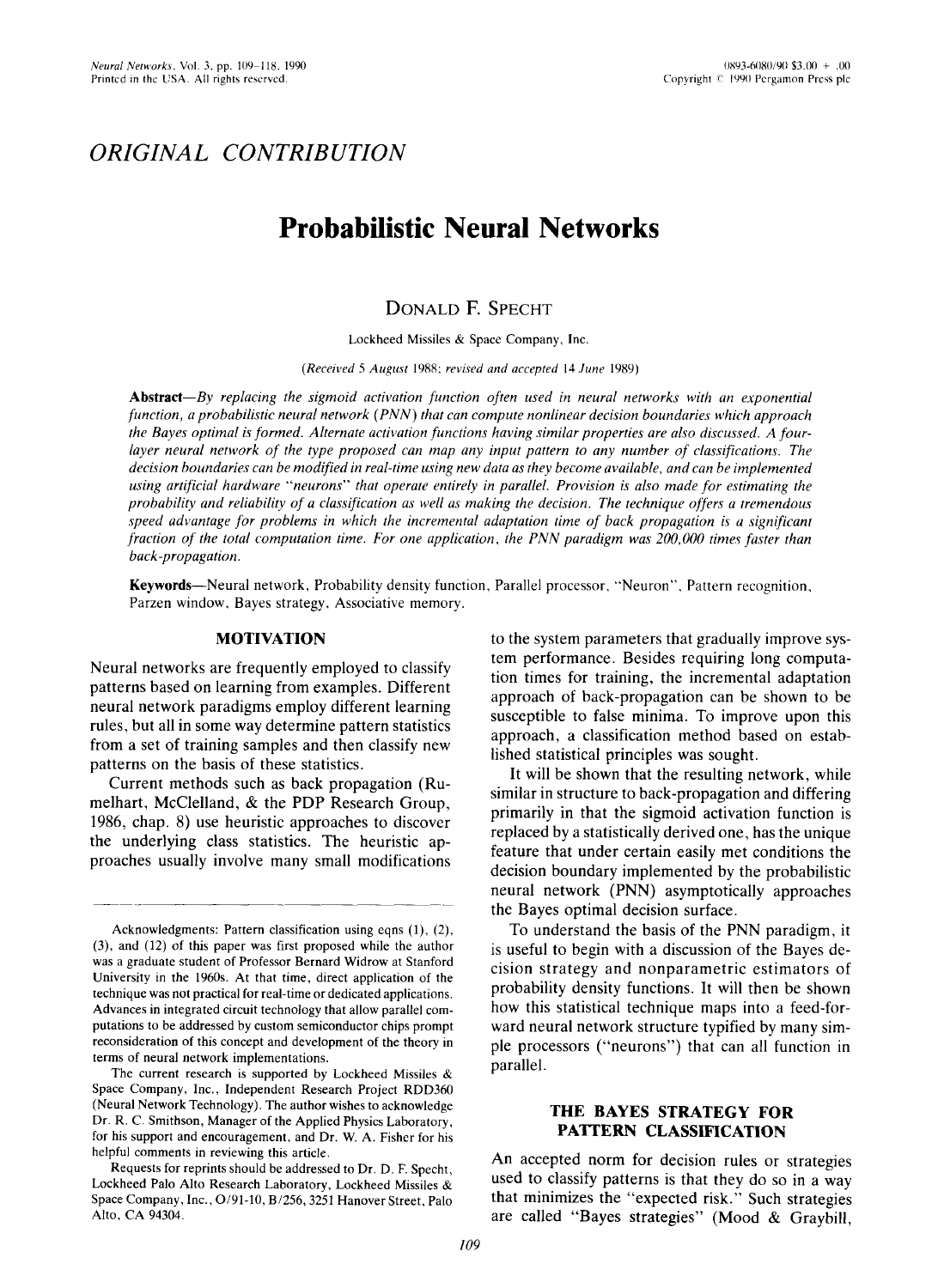1962) and can be applied to problems containing any number of categories.

Consider the two-category situation in which the state of nature  $\theta$  is known to be either  $\theta_A$  or  $\theta_B$ . If it is desired to decide whether  $\theta = \theta_A$  or  $\theta = \theta_B$ based on a set of measurements represented by the p-dimensional vector  $X' = [X_1 \ldots X_i \ldots X_n]$ , the Bayes decision rule becomes

$$
d(\mathbf{X}) = \theta_A \quad \text{if } h_A l_A f_A(\mathbf{X}) > h_B l_B f_B(\mathbf{X})
$$
\n
$$
d(\mathbf{X}) = \theta_B \quad \text{if } h_A l_A f_A(\mathbf{X}) < h_B l_B f_B(\mathbf{X}) \tag{1}
$$

where  $f_A(\mathbf{X})$  and  $f_B(\mathbf{X})$  are the probability density functions for categories A and B, respectively; *Ia*  is the loss function associated with the decision  $d(\mathbf{X}) = \theta_B$  when  $\theta = \theta_A$ ;  $I_B$  is the loss associated with the decision  $d(\mathbf{X}) = \theta_A$  when  $\theta = \theta_B$  (the losses associated with correct decisions are taken to be equal to zero);  $h_A$  is the a priori probability of occurrence of patterns from category A; and  $h_B$  =  $1 - h_A$  is the a priori probability that  $\theta = \theta_B$ .

Thus the boundary between the region in which the Bayes decision  $d(\mathbf{X}) = \theta_A$  and the region in which  $d(\mathbf{X}) = \theta_B$  is given by the equation

$$
f_A(\mathbf{X}) = K f_B(\mathbf{X}) \tag{2}
$$

where

$$
K = h_B l_B / h_A l_A. \tag{3}
$$

In general, the two-category decision surface defined by eqn (2) can be arbitrarily complex, since there is no restriction on the densities except those conditions that all probability density functions (PDF) must satisfy, namely, that they are everywhere non-negative, that they are integrable, and that their integrals over all space equal unity. A similar decision rule can be stated for the many-category problem (Specht, 1967a).

The key to using eqn (2) is the ability to estimate PDFs based on training patterns. Often the a priori probabilities are known or can be estimated accurately, and the loss functions require subjective evaluation. However, if the probability densities of the patterns in the categories to be separated are unknown, and all that is given is a set of training patterns (training samples), then it is these samples which provide the only clue to the unknown underlying probability densities.

In his classic paper, Parzen (1962) showed that a class of PDF estimators asymptotically approaches the underlying parent density provided only that it is continuous.

## **CONSISTENCY OF THE DENSITY ESTIMATES**

The accuracy of the decision boundaries depends on the accuracy with which the underlying PDFs are

estimated. Parzen (1962) showed how one may construct a family of estimates of  $f(X)$ ,

$$
f_n(X) = \frac{1}{n\lambda} \sum_{i=1}^n \mathbb{Q} \left( \frac{X - X_{Ai}}{\lambda} \right), \tag{4}
$$

which is consistent at all points  $X$  at which the PDF is continuous. Let  $X_{A1}, \ldots, X_{At}, \ldots, X_{An}$  be in**dependent random variables identically distributed as a random variable X whose distribution function**   $F(X) = P[x \leq X]$  is absolutely continuous. Parzen's conditions on the weighting function  $\mathfrak{w}(y)$  are

$$
\sup_{x \le y \le x} |w(y)| < x. \tag{5}
$$

where sup indicates the supremum.

$$
\int_{-\infty}^{+\infty} |\mathfrak{D}(y)| dy < \infty. \tag{6}
$$

$$
\lim_{y \to z} |y \mathfrak{G}(y)| = 0, \tag{7}
$$

and

$$
\int_{-x}^{+x} \delta(y) \, dy = 1. \tag{8}
$$

In eqn (4),  $\lambda = \lambda(n)$  is chosen as a function of n such that

$$
\lim_{n \to \infty} \lambda(n) = 0 \tag{9}
$$

and

$$
\lim_{n\to\infty} n\lambda(n) = \infty. \tag{10}
$$

Parzen proved that the estimate  $f_n(X)$  is consistent in quadratic mean in the sense that

$$
E |f_n(X) - f(X)|^2 \longrightarrow 0 \quad \text{as } n \longrightarrow \infty. \quad (11)
$$

This definition of consistency, which says that the expected error gets smaller as the estimate is based on a larger data set, is particularly important since it means that the true distribution will be approached in a smooth manner.

Murthy (1965, 1966) relaxed the assumption of absolute continuity of the distribution  $F(X)$ , and showed that the class of estimators  $f_n(X)$  still consistently estimate the density at all points of continuity of the distribution  $F(X)$  where the density  $f(X)$ is also continuous.

Cacoullos (1966) has also extended Parzen's resuits to cover the multivariate case. Theorem 4.1 in Cacoullos (1966) indicates how the Parzen results can be extended to estimates in the special ease that the multivariate kernel is a product of univariate kernels. In the particular case of the Gaussian kernel, the multivariate estimates can be expressed as

$$
f_A(\mathbf{X}) = \frac{1}{(2\pi)^{p/2}\sigma^p} \frac{1}{m} \sum_{i=1}^m
$$
  
 
$$
\times \exp\left[-\frac{(\mathbf{X} - \mathbf{X}_A)^i(\mathbf{X} - \mathbf{X}_A)}{2\sigma^2}\right] \quad (12)
$$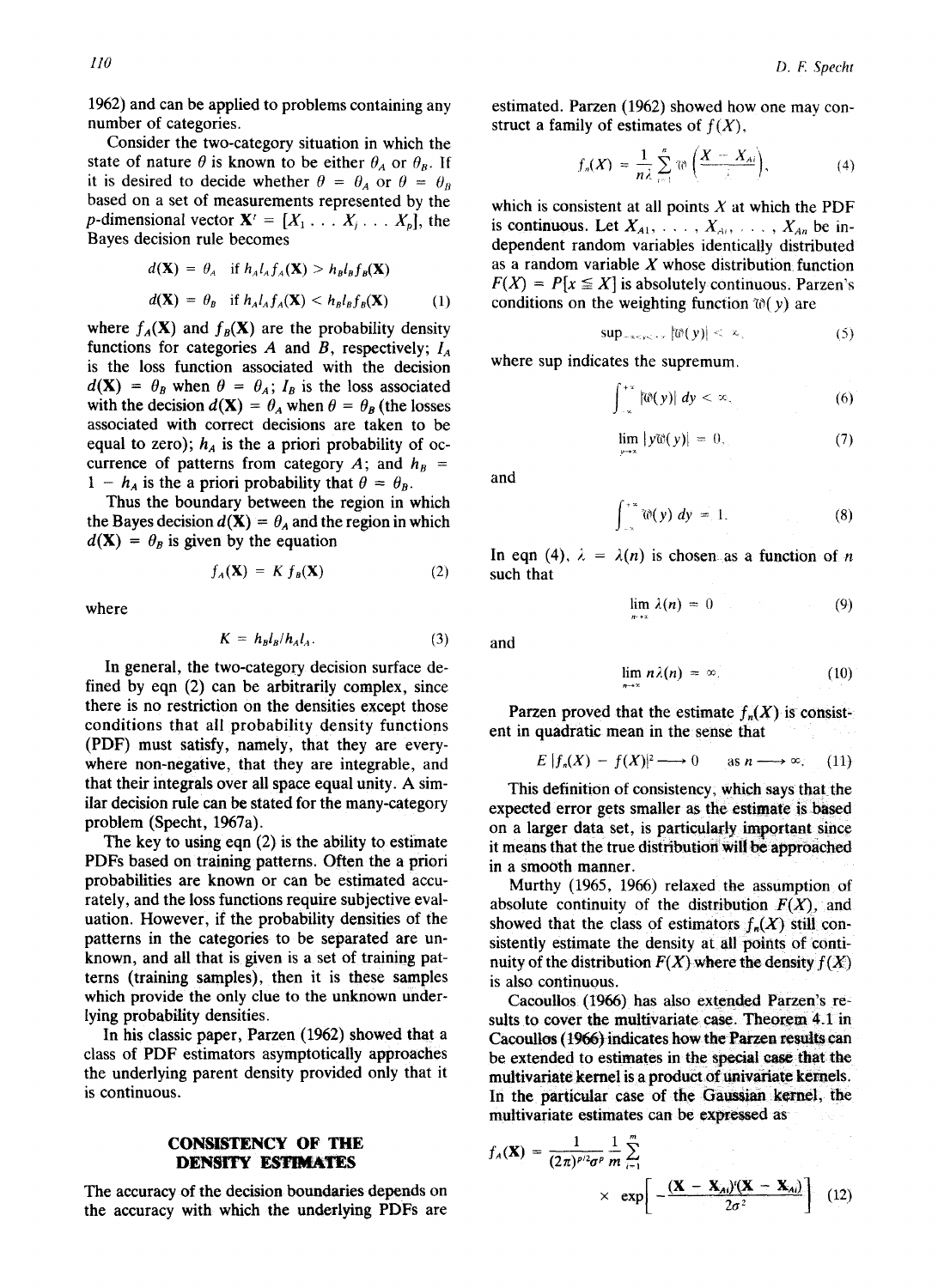#### where

- $i =$  pattern number
- $m =$  total number of training patterns
- $X_{Ai}$  = *i*th training pattern from category  $\theta_A$
- $=$  "smoothing parameter"
- $=$  dimensionality of measurement space.

Note that  $f_A(\mathbf{X})$  is simply the sum of small multivariate Gaussian distributions centered at each training sample. However, the sum is not limited to being Gaussian. It can, in fact, approximate any smooth density function.

Figure 1 illustrates the effect of different values



c. An even larger value of o.

FIGURE 1. The smoothing effect of different values of  $\sigma$  on **a PDF estimated from samples. From** *Computer-Oriented Approaches to Pattern Recognition* **(pp. 100-101) by W. S. Meisel, 1972, Orlando, FL: Academic Press. Copyright 1972 by Academic Press. Reprinted by permission.** 

for the smoothing parameter  $\sigma$  on  $f_A(\mathbf{X})$  for the case in which the independent variable  $X$  is two-dimensional. The density is plotted from eqn (12) for three values of  $\sigma$  with the same training samples in each case. A small value of  $\sigma$  causes the estimated parent density function to have distinct modes corresponding to the locations of the training samples. A larger value of  $\sigma$ , as indicated in Figure 1b, produces a greater degree of interpolation between points. Here, values of  $X$  that are close to the training samples are estimated to have about the same probability of occurrence as the given samples. An even larger value of  $\sigma$ , as indicated in Figure 1c, produces a greater degree of interpolation. A very large value of  $\sigma$  would cause the estimated density to be Gaussian regardless of the true underlying distribution. Selection of the proper amount of smoothing will be discussed in the section "Limiting Conditions as  $\sigma \rightarrow 0$  and as  $\sigma \rightarrow \infty$ ."

Equation (12) can be used directly with the decision rule expressed by eqn (1). Computer programs have been written to perform pattern-recognition tasks using these equations, and excellent results have been obtained on practical problems. However, two limitations are inherent in the use of eqn (12): (a) the entire training set must be stored and used during testing, and (b) the amount of computation necessary to classify an unknown point is proportional to the size of the training set. When this approach was first proposed and used for pattern recognition (Meisel, 1972, chap. 6; Specht, 1967a 1967b), both considerations severely limited the direct use of eqn (12) in real-time or dedicated applications. Approximations had to be used instead. Computer memory has since become dense and inexpensive enough so that storing the training set is no longer an impediment, but computation time with a serial computer still is a constraint. With large-scale neural networks with massively parallel computing capability on the horizon, the second impediment to the direct use of eqn (12) will soon be lifted.

## **THE PROBABILISTIC NEURAL NETWORK**

There is a striking similarity between parallel analog networks that classify patterns using nonparametric estimators of a PDF and feed-forward neural networks used with other training algorithms (Specht, 1988). Figure 2 shows a neural network organization for classification of input patterns  $X$  into two categories.

In Figure 2, the input units are merely distribution units that supply the same input values to all of the pattern units. Each pattern unit (shown in more detail in Figure 3) forms a dot product of the input pattern vector **X** with a weight vector  $W_i$ ,  $Z_i = X$ .  $W_i$ , and then performs a nonlinear operation on  $Z_i$ before outputting its activation level to the summa-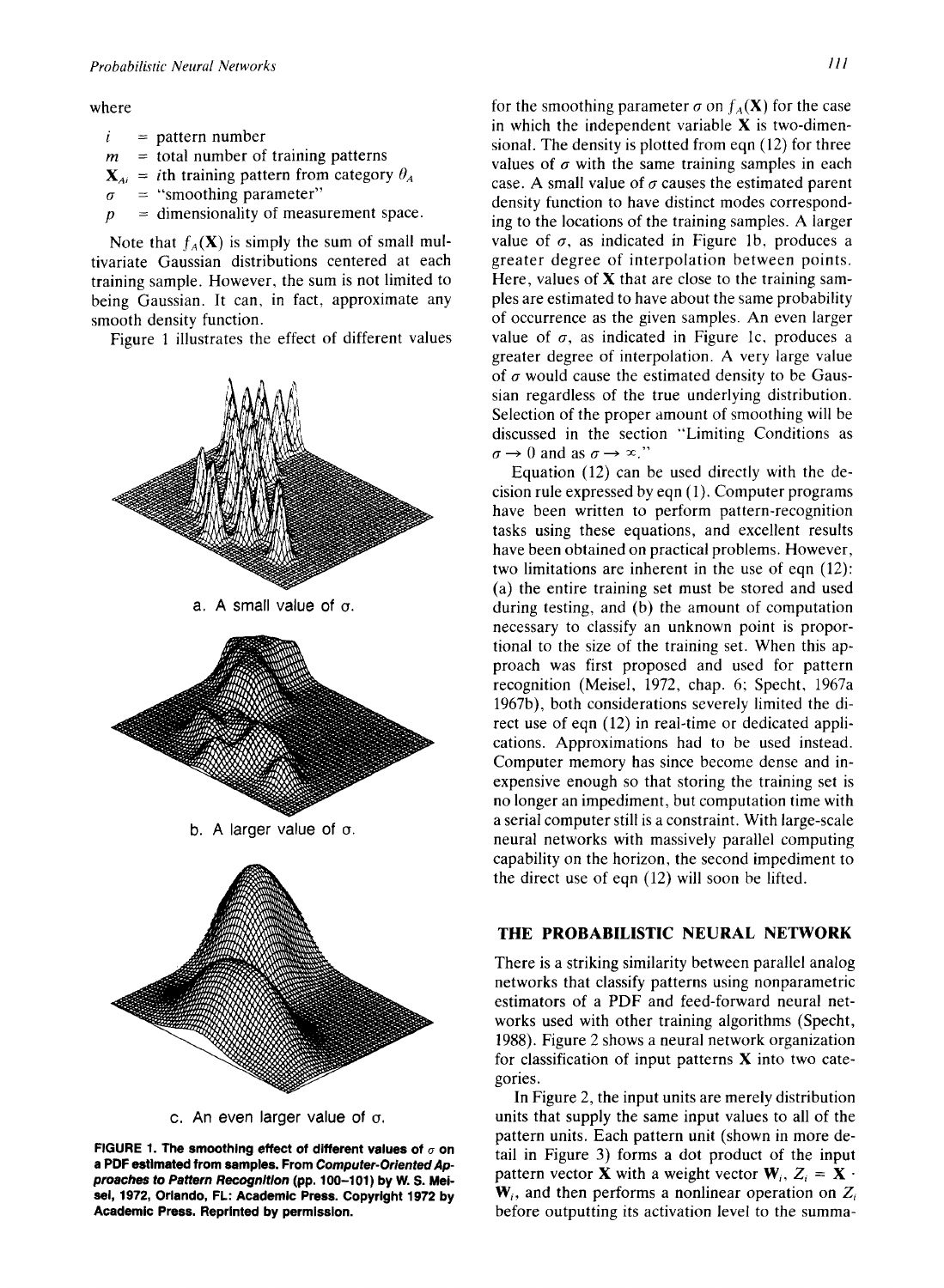

**FIGURE 2. Organization for classification of patterns into** categories. From "Probabilistic Neural Networks for Clas-<br>sification, Mapping, or Associative Memory" by D. F. Specht, 1988, Proceedings, IEEE International Conference on Neural Networks, 1, p. 528. Copyright 1988 by IEEE. Reprinted by **permission.** 



tion unit. Instead of the sigmoid activation function commonly used for back-propagation (Rumelhart et al., 1986), the nonlinear operation used here is  $exp[(Z_i - 1)/\sigma^2]$ . Assuming that both **X** and **W**<sub>*i*</sub> are normalized to unit length, this is equivalent to using

$$
\exp[-(\mathbf{W}_i - \mathbf{X})^i(\mathbf{W}_i - \mathbf{X})/2\sigma^2]
$$

which is the same form as eqn  $(12)$ . Thus, the dot product, which is accomplished naturally in the interconnections, is followed by the neuron activation function (the exponentiation).

The summation units simply sum the inputs from the pattern units that correspond to the category from which the training pattern was selected.

The output, or decision, units are two-input neurons as shown in Figure 4. These units produce binary outputs. They have only a single variable weight,  $C_k$ .

$$
C_k = -\frac{h_{B_k} \mathbf{1}_{B_k}}{h_{A_k} \mathbf{1}_{A_k}} \cdot \frac{n_{A_k}}{n_{B_k}}
$$
(13)

where

 $n_{A_k}$  = number of training patterns from category  $A_k$  $n_{B_k}$  = number of training patterns from category  $B_k$ 

Note that  $C_k$  is the ratio of a priori probabilities, divided by the ratio of samples and multiplied by the ratio of losses. In any problem in which the numbers of training samples from categories  $A$  and  $B$  are ob-



FIGURE 3. The pattern unit. From "Probabilistic Neural Networks for Clessification, Mapping, or Associative Memory" by D. F. Specht, 1988, Proce ida. A Conference on Neural Networks, 1, p. 528. Copyright 1988<br>by IEEE. Reprinted by permission.

FIGURE 4. An output unit. From "Probabilit rke Moural Nat works for Classification, Mapping, or Assoc tive 1 ory" by D. F. I, 1988, Pro ural Notworks, 1, p. 529.  $\bullet$  on  $\prime$ by IEEE. Reprinted by permission.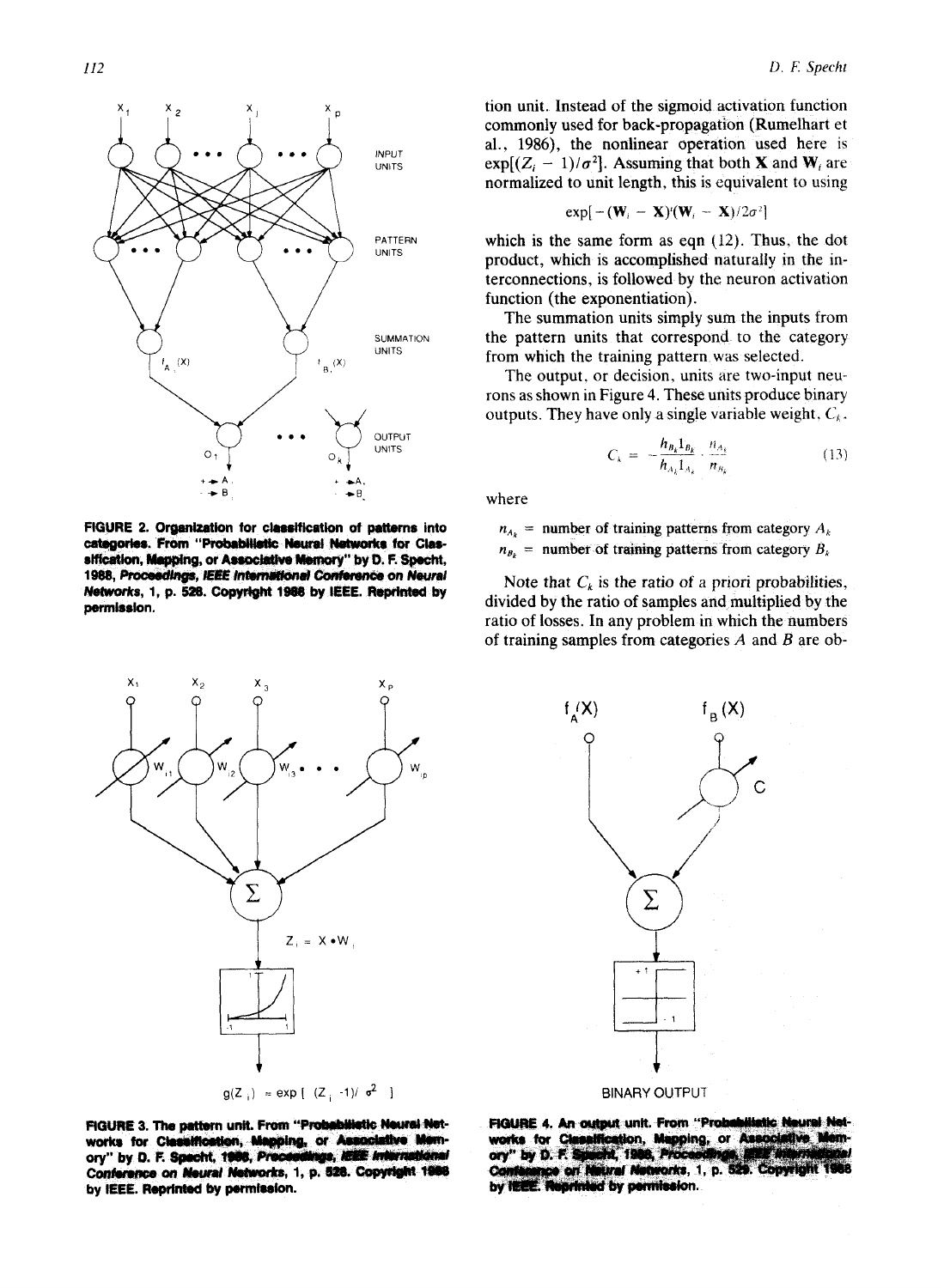tained in proportion to their a priori probabilities,  $C_k = -I_{B_k}/I_{A_k}$ . This final ratio cannot be determined from the statistics of the training samples, but only from the significance of the decision. If there is no particular reason for biasing the decision,  $C_k$  may simplify to  $-1$  (an inverter).

The network is trained by setting the  $W_i$  weight vector in one of the pattern units equal to each of the X patterns in the training set and then connecting the pattern unit's output to the appropriate summation unit. A separate neuron (pattern unit) is required for every training pattern. As indicated in Figure 2, the same pattern units can be grouped by different summation units to provide additional pairs of categories and additional bits of information in the output vector.

### ALTERNATE ACTIVATION FUNCTIONS

Although eqn (12) has been used in all the experimental work so far, it is not the only consistent estimator that could be used. Alternate estimators suggested by Cacoullos (1966) and Parzen (1962) are given in Table 1, where

$$
f_A(\mathbf{X}) = \frac{1}{n\lambda^p} K_p \sum_{i=1}^n \mathbb{V}(y) \tag{14}
$$

$$
y = \frac{1}{\lambda} \sqrt{\sum_{i=1}^{p} (\mathbf{X}_i - \mathbf{X}_{A_{ij}})^2}
$$
 (15)

and  $K_p$  is a constant such that

$$
\int K_p \tilde{w}(y) \, dy = 1. \tag{16}
$$

 $Z_i = \mathbf{X} \cdot \mathbf{W}_i$  as before.

When **X** and  $W_i$  are both normalized to unit length,  $Z_i$  ranges from  $-1$  to  $+1$ , and the activation function is of the form shown in Table 1. Note that here all of the estimators can be expressed as a dot product feeding into an activation function because all involve  $y = 1/\lambda \sqrt{2} - 2\mathbf{X} \cdot \mathbf{X}_{A_i}$ . Non-dot product forms will be discussed later.

All the Parzen windows shown in Table 1, in conjunction with the Bayes decision rule of eqn (1), would result in decision surfaces that are asymptotically Bayes optimal. The only difference in the corresponding neural networks would be the form of the nonlinear activation function in the pattern unit. This leads one to suspect that the exact form of the activation function is not critical to the usefulness of the network. The common elements in all the networks are that: the activation function takes its maximum value at  $Z_i = 1$  or maximum similarity between the input pattern  $X$  and the pattern stored in the pattern unit; the activation function decreases as the pattern becomes less similar; and the entire curve

should be compressed towards the  $Z_i = 1$  line as the number of training patterns,  $n$ , is increased.

#### **LIMITING CONDITIONS AS**  $\sigma \rightarrow 0$  **AND** AS  $\sigma \rightarrow \infty$

It has been shown (Specht, 1967a) that the decision boundary defined by eqn (2) varies continuously from a hyperplane when  $\sigma \rightarrow \infty$  to a very nonlinear boundary representing the nearest neighbor classifier when  $\sigma \rightarrow 0$ . The nearest neighbor decision rule has been investigated in detail by Cover and Hart (1967).

In general, neither limiting case provides optimal separation of the two distributions. A degree of averaging of nearest neighbors, dictated by the density of training samples, provides better generalization than basing the decision on a single nearest neighbor. The network proposed is similar in effect to the  $k$ nearest neighbor classifier.

Specht (1966) contains an involved discussion of how one should choose a value of the smoothing parameter,  $\sigma$ , as a function of the dimension of the problem,  $p$ , and the number of training patterns,  $n$ . However, it has been found that in practical problems it is not difficult to find a good value of  $\sigma$ , and that the misclassification rate does not change dramatically with small changes in  $\sigma$ .

Specht (1967b) describes an experiment in which electrocardiograms were classified as normal or abnormal using the two-category classification of eqns (1) and (12). In that case, 249 patterns were available for training and 63 independent cases were available for testing. Each pattern was described by a 46-dimensional pattern vector (but not normalized to unit length). Figure 5 shows the percentage of testing samples classified correctly versus the value of the smoothing parameter,  $\sigma$ . Several important conclusions are obvious. Peak diagnostic accuracy can be obtained with any  $\sigma$  between 4 and 6; the peak of the curve is sufficiently broad that finding a good value of  $\sigma$  experimentally is not difficult. Furthermore, any  $\sigma$  in the range from 3 to 10 yields results only slightly poorer than those for the best value. It turned out that all values of  $\sigma$  from 0 to  $\infty$  gave results that were significantly better than those of cardiologists on the same testing set.

The only parameter to be tweaked in the proposed system is the smoothing parameter,  $\sigma$ . Because it controls the scale factor of the exponential activation function, its value should be the same for every pattern unit.

#### **AN ASSOCIATIVE MEMORY**

In the human thinking process, knowledge accumulated for one purpose is often used in different ways for different purposes. Similarly, in this situa-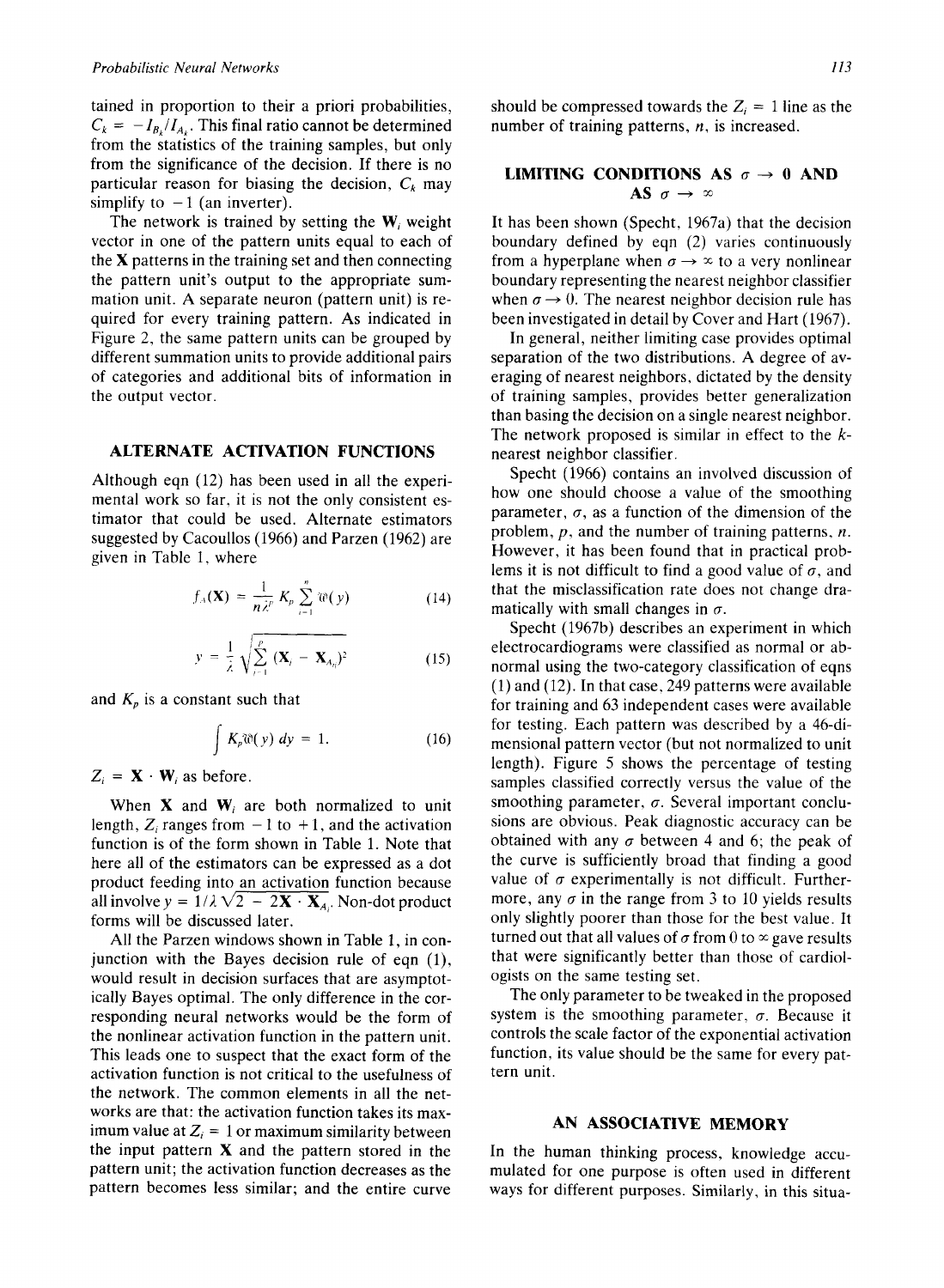| W(y)                                   | <b>ACTIVATION FUNCTION</b>                |
|----------------------------------------|-------------------------------------------|
| 1, $y \le 1$<br>0, $y \ge 1$           | 1<br>$\overline{z}$ ,<br>$-1$<br>1        |
| $1 - y, y \le 1$<br>0, $y \ge 1$       | 1<br>$\overline{z}$<br>1                  |
| $e^{-1/2}$ y <sup>2</sup>              | 1<br>õ<br>-1<br>$\mathbf{z}_{i}$          |
| $e$ -Iyl                               | 1<br>$\overline{\mathbf{r}}$<br>1<br>$-1$ |
| $\frac{1}{1+y^2}$                      | 1<br>$\frac{1}{2}$<br>-1<br>1             |
| $\left(\frac{\sin(y/2)}{y/2}\right)^2$ | $\frac{0}{2}$<br>-1                       |

**TABLE 1**  Parzen Weighting Functions and Their Equivalent Neural Network Activation Functions

tion, if the decision category were known, but not all the input variables, then the known input variables could be impressed on the network for the correct category and the unknown input variables could be varied to maximize the output of the network. These values represent those most likely to be associated with the known inputs. If only one parameter were unknown, then the most probable value of that parameter could be found by ramping though all possible values of the parameter and choosing the one that maximized the PDF. If several parameters are unknown, this method may be impractical. In this case, one might be satisfied with finding the closest mode of the PDF. This goal could be achieved using the method of steepest ascent.

A more general approach to forming an associative memory is to avoid distinguishing between inputs and outputs. By concatenating the X vector and the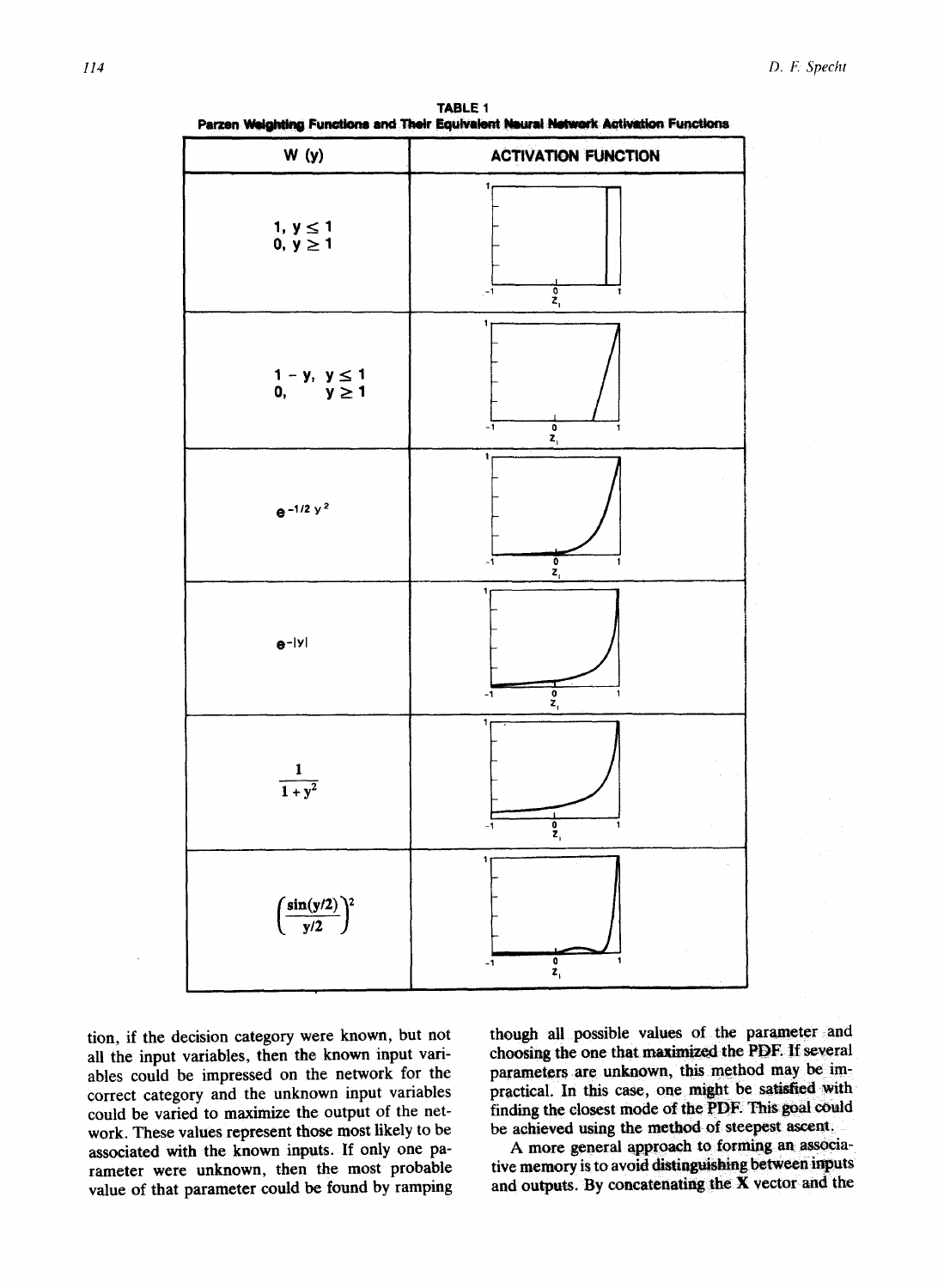

FIGURE 5. **Percentage of testing samples classified correctly versus smoothing parameter** a. From **"Vectorcardiographic Diagnosis Using the Polynomial Discriminant Method of Pattern Recognition" by** D. F. Specht, 1967, *IEEE Transactions on Bio-Medical Engineering,* 14, 94. Copyright 1967 by IEEE. **Reprinted by permission.** 

output vector into one longer measurement vector X', a single probabilistic network can be used to find the global PDF,  $f(\mathbf{X}')$ . This PDF may have many modes clustered at various locations on the hypersphere. To use this network as an associative memory, one impresses on the inputs of the network those parameters that are known, and allows the other parameters to relax to whatever combination maximizes  $f(\mathbf{X}')$ , which occurs at the nearest mode.

#### **SPEED ADVANTAGE RELATIVE TO BACK PROPAGATION**

One of the principle advantages of the PNN paradigm is that it is very much faster than the well-known back propagation paradigm (Rumelhart, 1986, chap. 8) for problems in which the incremental adaptation time of back propagation is a significant fraction of the total computation time. In a hull-to-emitter correlation problem supplied by the Naval Ocean Systems Center (NOSC), the PNN accurately identified hulls from difficult, nonlinear boundary, multiregion, and overlapping emitter report parameter data sets.

Marchette and Priebe (1987) provide a description of the problem and the results of classification using back-propagation and conventional techniques. Maloney (1988) describes the results of using PNN on the same data base.

The data set consisted of 113 emitter reports of three continuous input parameters each. The output layer consisted of six binary outputs indicating six possible hull classifications. This data set was small, but as in many practical problems, more data were either not available or expensive to obtain. To make the most use of the data available, both groups decided to hold out one report, train a network on the other 112 reports, and use the trained network to classify the holdout pattern. This process was repeated with each of the 113 reports in turn. Marchette and Priebe (1987) estimated that to perform the experiment as planned would take in excess of 3 weeks of continuous running time on a Digital Equipment Corp. VAX 8650. Because they didn't have that much VAX time available, they reduced the number of hidden units until the computation could be performed over the weekend. Maloney (1988), on the other hand, used a version of PNN on an IBM PC/ AT (8 MHz) and ran all 113 networks in 9 seconds (most of which was spent writing results on the screen). Not taking into account the I/O overhead or the higher speed of the VAX, this amounts to a speed improvement of 200,000 to 1!

Classification accuracy was roughly comparable. Back-propagation produced 82% accuracy whereas PNN produced 85% accuracy (the data distributions overlap such that 90% is the best accuracy that NOSC ever achieved using a carefully crafted special purpose classifier). It is assumed that back propagation would have achieved about the same accuracy as PNN if allowed to run 3 weeks. By breaking the problem into subproblems classified by separate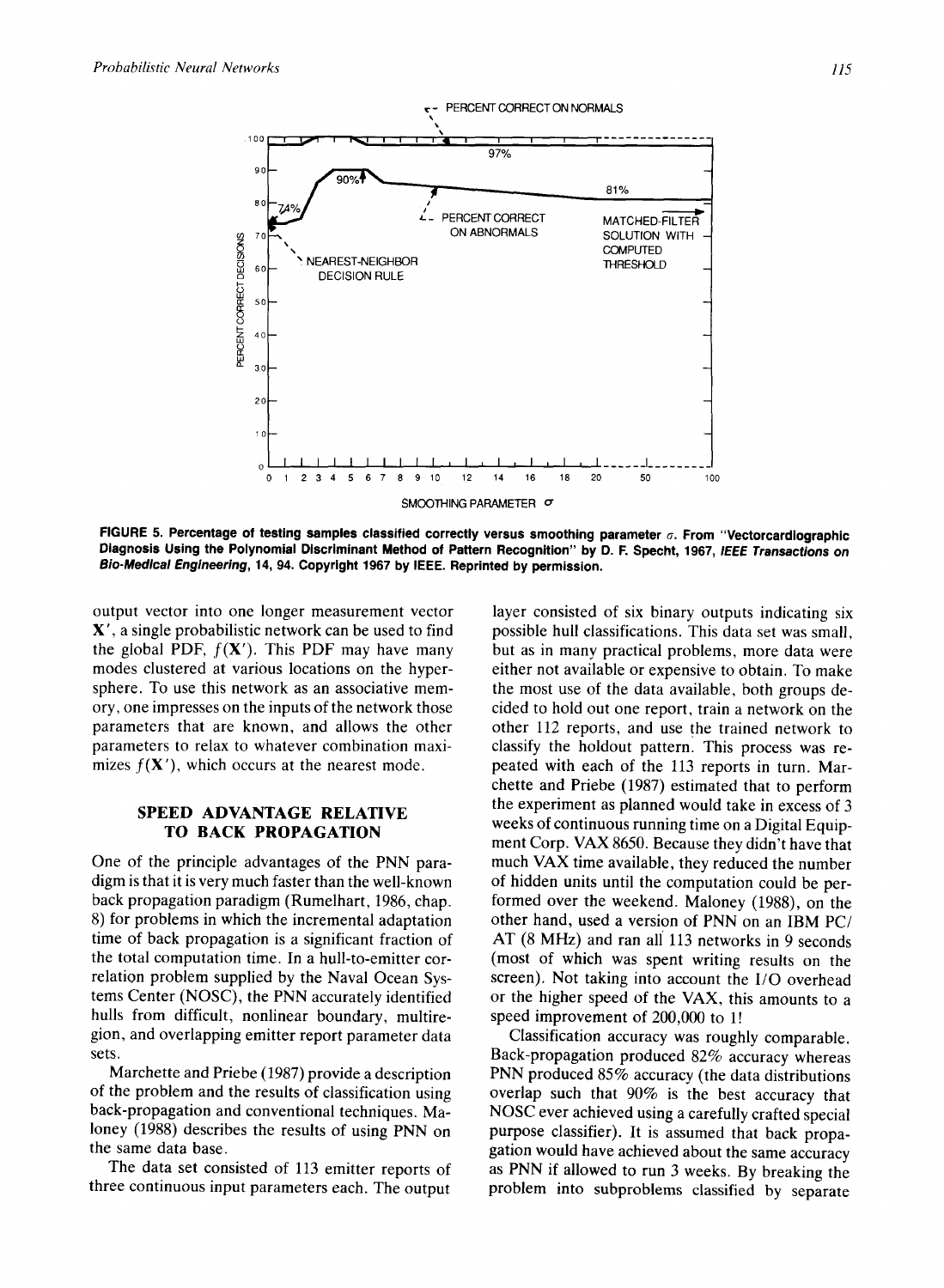PNN networks, Maloney reported increasing the PNN classification accuracy to 89%.

The author has since run PNN on the same database using a PC/AT 386 with a 20 MHz clock. By reducing the displayed output to a summary of the classification results of the 113 networks, the time required was 0.7 seconds to replicate the original 85% accuracy. Compared with back-propagation running over the weekend which resulted in 82% accuracy, this result again represents a speed improvement of 200,000 to 1 with slightly superior accuracy.

## **PNN NOT LIMITED TO MAKING DECISIONS**

The outputs  $f_A(\mathbf{X})$  and  $f_B(\mathbf{X})$  can also be used to estimate a posteriori probabilities or for other purposes beyond the binary decisions of the output units. The most important use we have found is to estimate the a posteriori probability that  $X$  belongs to category A,  $P[A|X]$ . If categories A and B are mutually exclusive and if  $h_A + h_B = 1$ , we have from the Bayes theorem

$$
P[A|\mathbf{X}] = \frac{h_A f_A(\mathbf{X})}{h_A f_A(\mathbf{X}) + h_B f_B(\mathbf{X})}
$$
(17)

Also, the maximum of  $f_A(\mathbf{X})$  and  $f_B(\mathbf{X})$  is a measure of the density of training samples in the vicinity of X, and can be used to indicate the reliability of the binary decision.

#### **PROBABILISTIC NEURAL NETWORKS USING ALTERNATE ESTIMATORS OF f(X)**

The earlier discussion dealt only with multivariate estimators that reduced to a dot product form. Further application of Cacoullos (1966), Theorem 4,1, to other univariate kernels suggested by Parzen (1962) yields the following multivariate estimators (which are products of univariate kernels):

$$
f_A(\mathbf{X}) = \frac{1}{n(2\lambda)^p} \sum_{i=1}^n 1, \quad \text{when all } |X_i - X_{Aij}| \le \lambda \quad (18)
$$
  

$$
f_A(\mathbf{X}) = \frac{1}{n\lambda^p} \sum_{i=1}^n \prod_{j=1}^n \left[ 1 - \frac{|X_j - X_{Aij}|}{\lambda} \right],
$$

when all  $|X_j - X_{Aij}| \leq \lambda$  (19)

$$
f_A(\mathbf{X}) = \frac{1}{n(2\pi)^{p/2}\lambda^p} \sum_{i=1}^n \prod_{j=1}^p e^{-i} \frac{(X_j - X_{Aij})^2}{\lambda^2}
$$
  
= 
$$
\frac{1}{n(2\pi)^{p/2}\lambda^p} \sum_{i=1}^n \exp\left[\frac{-\sum_{j=1}^p (X_j - X_{Aij})^2}{2\lambda^2}\right]
$$
(20)

$$
f_A(\mathbf{X}) = \frac{1}{n(2\lambda)^p} \sum_{i=1}^n \prod_{j=1}^p e^{-|X_j - X_{Aij}|^2}
$$
  
= 
$$
\frac{1}{n(2\lambda)^p} \sum_{i=1}^n \exp\left[-\frac{1}{\lambda} \sum_{j=1}^p |X_j - X_{Aij}|^2\right]
$$
 (21)

$$
f_A(\mathbf{X}) = \frac{1}{n(\pi \lambda)^p} \sum_{i=1}^n \prod_{j=1}^p \left[ 1 + \frac{(X_j - X_{Aij})^2}{\lambda^2} \right]^{-1} \quad (22)
$$

$$
f_A(\mathbf{X}) = \frac{1}{n(2\pi\lambda)^p} \sum_{i=1}^n \prod_{i=1}^p \left[ \frac{\sin \frac{(X_i - X_{Ai})}{2\lambda}}{\frac{X_i - X_{Ai}}{2\lambda}} \right]^2.
$$
 (23)

Equation (20) is simply an alternate form of the dot product estimator of eqn (12). The forms that do not reduce to a dot product would require an alternate network structure. They all can be implemented computationally as is.

It has not been proven that any of these estimators is the best and should always be used. Since all the estimators converge to the correct underlying distribution, the choice can be made on the basis of computational simplicity or similarity to computational models of biological neural networks. Of these, eqn  $(21)$  (in conjunction with eqns  $(1)$  through  $(3)$ ) is particularly attractive from the point of view of computational simplicity.

When the measurement vector  $X$  is restricted to binary measurements, eqn (21) reduces to finding the Hamming distance between the input vector and a stored vector followed by use of the exponential activation function.

One final and very useful variation now suggests itself. If the input variables are expressed in binary  $(+1 \text{ or } -1)$  form, all input vectors automatically have the same length,  $\sqrt{p}$ , and do not have to be normalized. These patterns can again be used with the network of Figures 2 through 4. In this case, the range of  $Z_i$  is +p to -p. This change can be accommodated by a small change in the activation function  $g(Z_i) = \exp[(Z_i - p)/p \sigma^2].$ 

The variations in the shape of the activation function indicated in Table 1 still are allowed without relinquishing the basic attribute of the network of asymptotic Bayes optimality.

Even when the input measurements are inherently continuous, it may be desirable to convert them to a binary representation because certain technologies that might be used for massively parallel hardware lend themselves to computation of Hamming distances. Continuous measurements can be expressed in binary form by a coding scheme sometimes called the "thermometer code," in which each feature is represented by an  $n$  bit binary code that is a series of  $+1$ 's followed by a series of  $-1$ 's (Widrow et al... 1963). The value of the feature is represented by the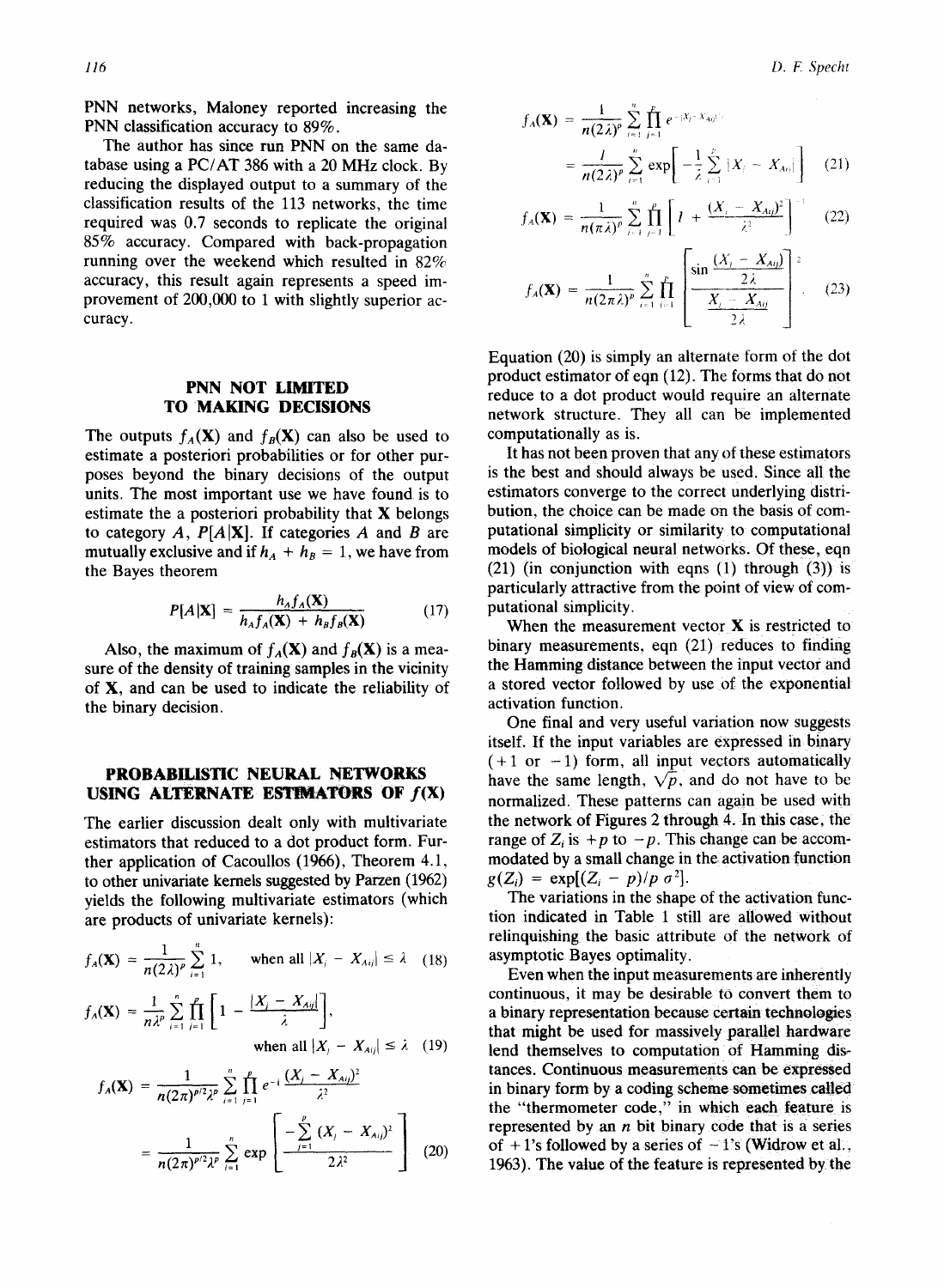**sum of the + l's. This seemingly inefficient code has the following advantages:** 

- **1. The absolute value of the difference between the feature value of a stored training vector and the feature value of the pattern to be classified can be measured by the Hamming distance.**
- **2. The entire sum over p features as required in eqn (21) can be handled by one large Hamming distance calculation over a feature vector that is n times p bits long.**

#### **DISCUSSION**

**Operationally, the most important advantage of the probabilistic neural network is that training is easy and instantaneous, it can be used in real-time because as soon as one pattern representing each category has been observed, the network can begin to generalize to new patterns. As additional patterns are observed and stored into the network, the generalization will improve and the decision boundary can become more complex.** 

**Other advantages of the PNN are: (a) The shape of the decision surfaces can be made as complex as necessary, or as simple as desired, by choosing the**  appropriate value of the smoothing parameter  $\sigma$ ; (b) **The decision surfaces can approach Bayes optimal; (c) Erroneous samples are tolerated; (d) Sparse sam**ples are adequate for network performance; (e)  $\sigma$ **can be made smaller as n gets larger without retraining; (f) For time-varying statistics, old patterns can be overwritten with new patterns.** 

**Another practical advantage of the proposed network is that, unlike many networks, it operates completely in parallel without a need for feedback from the individual neurons to the inputs. For systems involving thousands of neurons (too many to fit into a single semiconductor chip), such feedback paths would quickly exceed the number of pins available on a chip. However, with the proposed network, any number of chips could be connected in parallel to the same inputs if only the partial sums from the summation units are run off-chip. There would be only two such partial sums per output bit.** 

**It has been shown that the exact form of the activation function is not critical to the effectiveness of the network. This fact will be important in the design of analog or hybrid neural networks in which the activation function is implemented with analog components.** 

**The probabilistic neural network proposed here can, with variations, be used for mapping, classification, associative memory, or to directly estimate a posteriori probabilities.** 

#### **REFERENCES**

- Cacoullos, T. (1966). Estimation of a multivariate density. *Annals of the Institute of Statistical Mathematics (Tokyo),* 18(2), 179- 189.
- Cover, T. M., & Hart, P. E. (1967). Nearest neighbor pattern classification. *IEEE Transactions on Information Theory*, *IT-*13, 21-27.
- Maloney, P. S. (1988, October). *An application of probabilistic neural networks to a hull-to-emitter correlation problem,* Paper presented at the 6th Annual Intelligence Community AI Symposium, Washington, DC.
- Marchctte, D., & Priebe, C. (1987). An application of neural networks to a data fusion problem. *Proceedings, 1987 Tri-*Service Data Fusion Symposium 1, 230-235.
- Meisel, W. S. (1972). *Computer-oriented approaches to pattern recognition.* New York: Academic Press.
- Mood, A. M., & Graybill, F. A. (1962). *Introduction to the theory*  of statistics. New York: Macmillan.
- Murthy, V. K. (1965). Estimation of probability density. *Annals of Mathematical Statistics,* 36. 1027-1031.
- Murthy, V. K. (1966). Nonparametric estimation of multivariate densities with applications. In P. R. Krishnaiah (Ed.), *Multivariate analysis* (pp. 43-58). New York: Academic Press.
- Parzen, E. (1962). On estimation of a probability density function and mode. *Annals of Mathematical Statistics,* 33, 1065-1076.
- Rumelhart, D. E., McClelland, J. L., & the PDP Research Group (1986). *Parallel distributed processing, Volume 1 : Foundations.*  Cambridge, MA: The MIT Press.
- Specht, D. E (1967a). Generation of polynomial discriminant functions for pattern recognition. *IEEE Transactions on Electronic Computers, EC-16, 308-319.*
- Specht. D. E (1967b). Vectorcardiographic diagnosis using **the**  polynomial discriminant method of pattern recognition. *IEEE Transactions on Bio-Medical Engineering,* BME-14, 90-95.
- Specht, D. F. (1966). Generation of polynomial discriminant func*tions for pattern recognition.* Ph.D. dissertation, Stanford University. Also available as report SU-SEL-66-029. Stanford Electronics Laboratories.
- Specht, D. F. (1988). Probabilistic neural networks for classification mapping, or associative memory. *Proceedings', IEEE International Conference on Neural Networks, 1,525-532.*
- Widrow, B., Groner, G. F., Hu. M. J. C., Smith, F. W., Specht, D. F., & Talbert, L. R. (1963). Practical applications for adaptive data-processing systems. 1963 *WESCON convention record, 11.4.*

## **NOMENCLATURE**

- $C_k$ **weight** of output unit for decision number k
- $d(\mathbf{X})$ decision on pattern X
- $f(\mathbf{X})$ probability density function (PDF) of the random vector **X**
- $f_R(\mathbf{X})$ probability density function estimated from a set of samples taken from category *R*, where  $R = A$  or *B*
- $f_{R_k}(\mathbf{X})$ probability density function estimated from a set of samples taken from category  $R_k$ , where  $R = A$  or B and  $k =$  decision number
- $h_R$ *k*  a priori probability of a sample belonging to category R
- decision number (used for multiple output bits)
- the ratio  $h_B I_B / h_A I_A$
- $\overline{K}$ <br> $I_k$ loss associated with the decision  $d(\mathbf{X}) \neq \theta_R$  when  $\theta_R$  is the Rth state of nature
- loss associated with the decision  $d(\mathbf{X}) \neq \theta_{R_k}$  when  $\theta_{R_k}$  $I_{R_k}$ is the  $R_k$ th state of nature